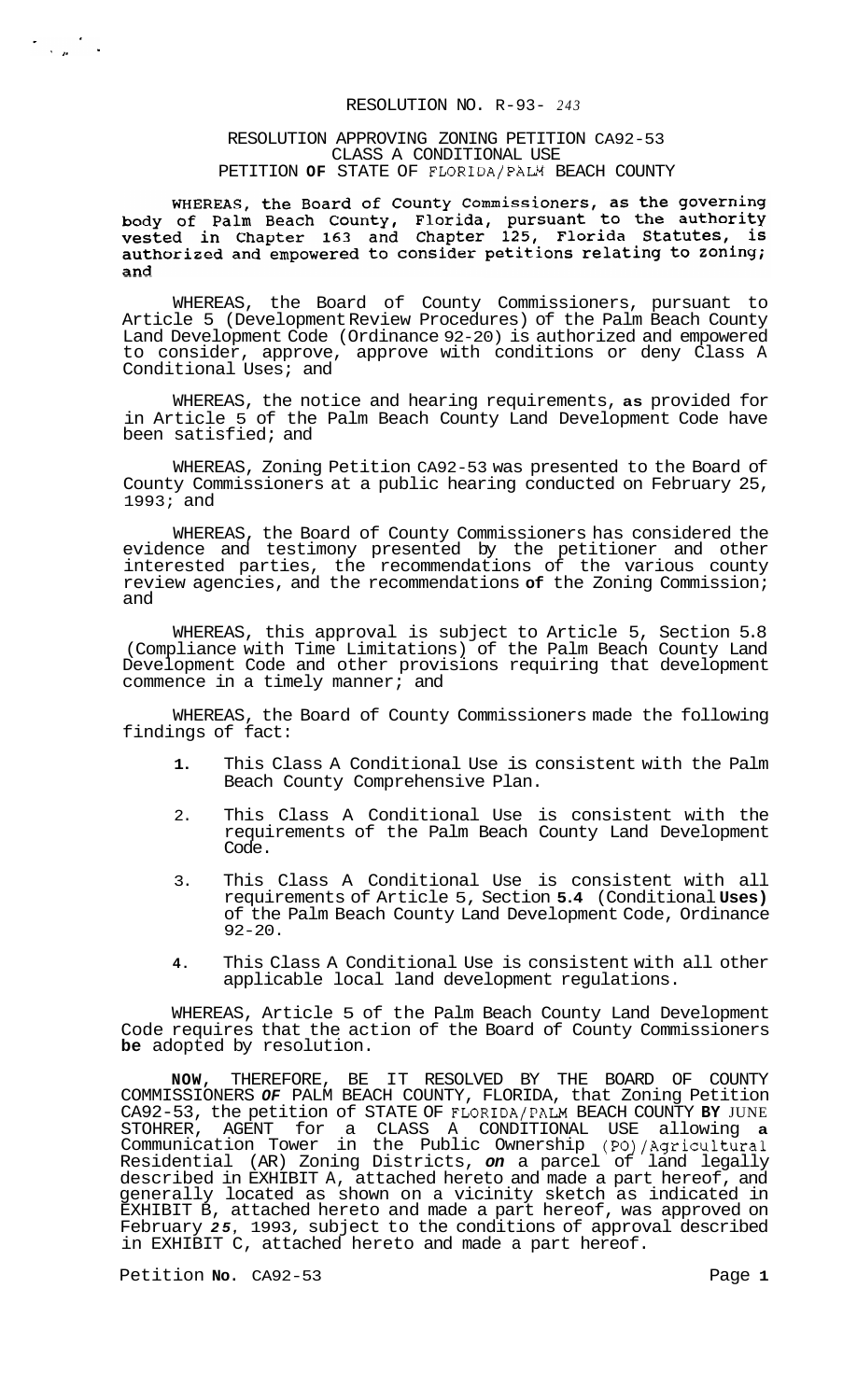Commissioner Newe 11 moved for the approval of the Resolution.

The motion was seconded by Commissioner <u>Aaronson</u> and, upon being put to a vote, the vote was as follows:

> Mary McCarty, Chair -- Aye Burt Aaronson -- AY *<sup>e</sup>* Ken Foster  $A_{y_e}$ <br>Maude Ford Lee  $A_{y_e}$ Ken roster to the film of the film of the film of the film of the film of the film of the film of the film of <br>Maude Ford Lee the film of the film of the film of the film of the film of the film of the film of the film of Karen T. Marcus  $\overline{\phantom{a}}$   $\overline{\phantom{a}}$   $\phantom{a}$   $\overline{\phantom{a}}$   $\phantom{a}$   $\phantom{a}$ Karen T. Marcus<br>
> Warren Newell<br>
> Carol A. Roberts<br>
> Transform Transform Absent Carol A. Roberts  $\frac{\mathbf{w}}{\mathbf{w}} = \frac{\mathbf{A} \times \mathbf{e}}{\mathbf{A} \times \mathbf{e}}$  $- -$

The Chair thereupon declared that the resolution was duly passed and adopted this 25th day **of** February, 1993.

APPROVED AS TO FORM AND LEGAL SUFFICIENCY

 $\overline{\phantom{a}}$ BY:

PALM BEACH COUNTY, FLORIDA BY ITS BOARD **OF** COUNTY COMMISSIONERS COMMISSIONERS  $\sum_{i=1}^n\alpha_i\in\mathbb{R}^n$  $lim_{x \to 0}$ All Company of the Company of the Company of the Company of the Company of the Company of the Company of the Company of the Company of the Company of the Company of the Company of the Company of the Company of the Company BY: DEPUTY CLERK  $\Omega$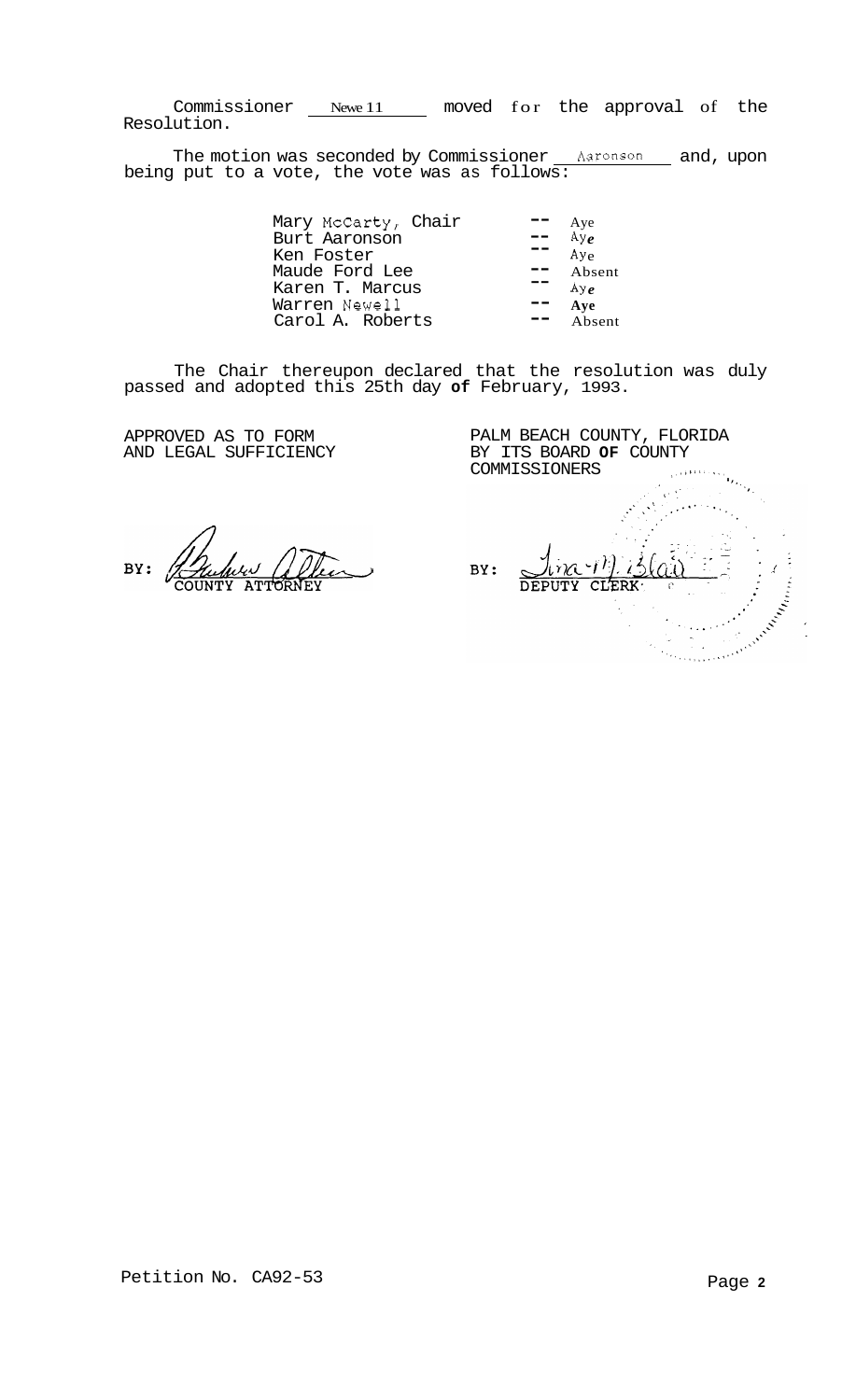**EXHIBIT B** 

 $\label{eq:2} \begin{array}{l} \mathcal{L}_{\text{eff}}=\mathcal{L}_{\text{eff}}\left(\mathcal{L}_{\text{eff}}\right) \mathcal{L}_{\text{eff}} \\ \mathcal{L}_{\text{eff}}=\mathcal{L}_{\text{eff}}\left(\mathcal{L}_{\text{eff}}\right) \mathcal{L}_{\text{eff}} \end{array}$ 

# **VICINITY SKETCH**



 $\mathbf{r} \in \mathcal{V}$